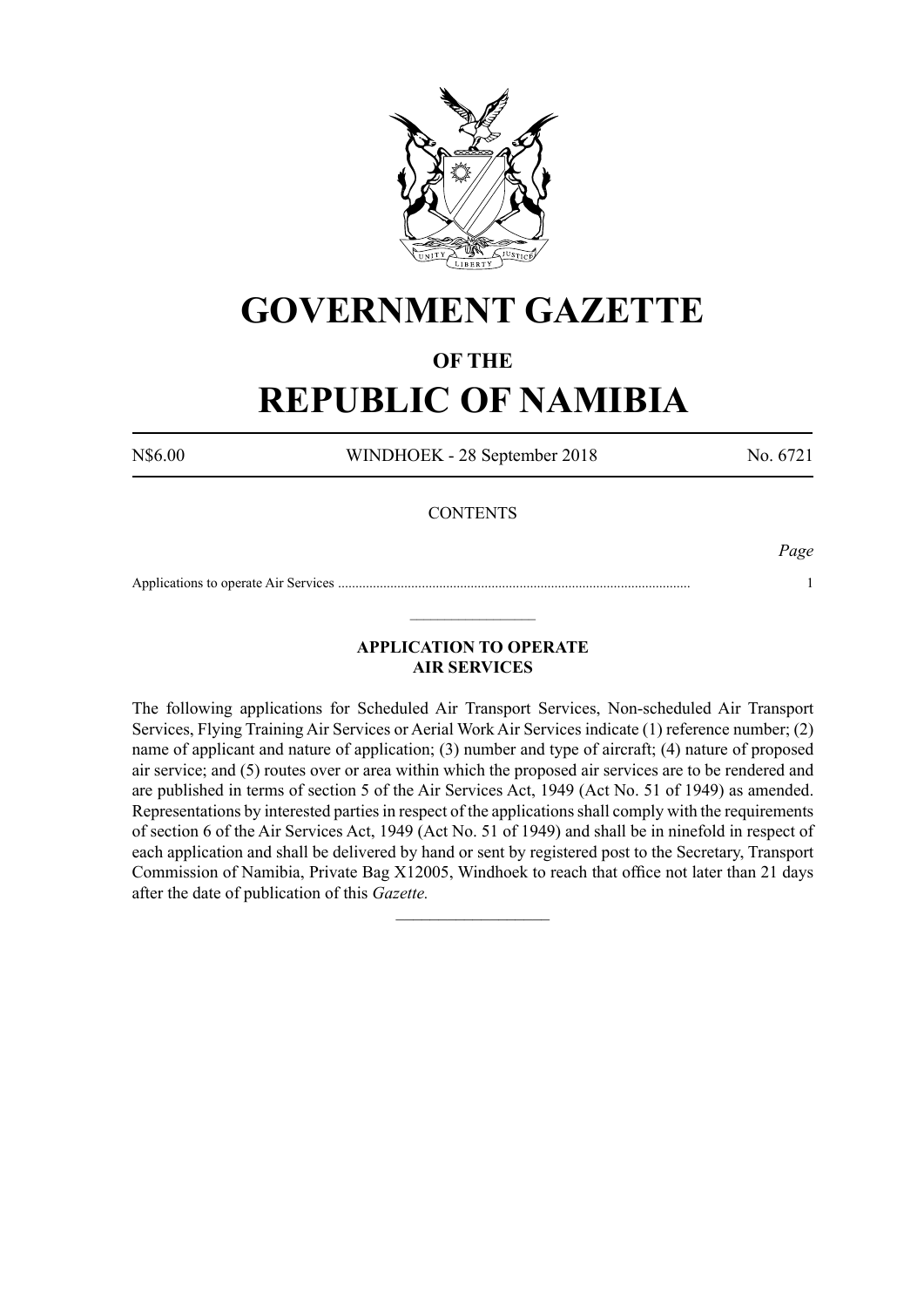| 00A00989<br>WINDHOEK                                                                                                                                                                       |                                                            |                                                    | 4. Area(s) to be served:                                                                                 |                                                       |  |
|--------------------------------------------------------------------------------------------------------------------------------------------------------------------------------------------|------------------------------------------------------------|----------------------------------------------------|----------------------------------------------------------------------------------------------------------|-------------------------------------------------------|--|
| 24 September 2018                                                                                                                                                                          |                                                            |                                                    | As presently approved.                                                                                   |                                                       |  |
| Application for the Amendment of Non-Scheduled<br>Air Transport Service No. 00143, dated 19 September<br>2017, in terms of the Air Services Act, 1949 (Act No.<br>51 of 1949), as amended. |                                                            | 5.                                                 | <b>Tariff of charges:</b>                                                                                |                                                       |  |
|                                                                                                                                                                                            |                                                            |                                                    | As presently approved.                                                                                   |                                                       |  |
| Name and Address of applicant:<br>1.                                                                                                                                                       |                                                            | 6.                                                 | Types and classes of traffic to be conveyed:                                                             |                                                       |  |
|                                                                                                                                                                                            | <b>Bush Bird Aviation CC</b>                               |                                                    |                                                                                                          | As presently approved.                                |  |
|                                                                                                                                                                                            | Tobias Hainyeko Street                                     |                                                    |                                                                                                          | Aircraft to be added:                                 |  |
|                                                                                                                                                                                            | Swakopmund<br>Namibia                                      |                                                    |                                                                                                          | As presently approved.                                |  |
| 2.                                                                                                                                                                                         | Name under which Air Service is being<br>operated:         |                                                    |                                                                                                          | <b>WINDHOEK</b><br>00A00991                           |  |
|                                                                                                                                                                                            | <b>Bush Bird Aviation CC</b>                               |                                                    |                                                                                                          | 24 September 2018                                     |  |
| 3.                                                                                                                                                                                         | <b>Base(s)</b> of operation:                               |                                                    | Application for the Amendment of Non-Scheduled<br>Air Transport Service No. 00139, dated 19 September    |                                                       |  |
|                                                                                                                                                                                            | As presently approved.                                     |                                                    | 2017, in terms of the Air Services Act, 1949 (Act No.<br>51 of 1949), as amended.                        |                                                       |  |
| 4.                                                                                                                                                                                         | Area(s) to be served:                                      |                                                    |                                                                                                          | 1. Name and Address of applicant:                     |  |
|                                                                                                                                                                                            | As presently approved.                                     |                                                    |                                                                                                          | Heliworx Aviation Services Namibia CC                 |  |
| 5.                                                                                                                                                                                         | <b>Tariff of charges:</b>                                  |                                                    |                                                                                                          | PO Box 1931<br>Swakopmund                             |  |
|                                                                                                                                                                                            | As presently approved.                                     |                                                    | Namibia                                                                                                  |                                                       |  |
| 6.                                                                                                                                                                                         | Types and classes of traffic to be conveyed:               |                                                    |                                                                                                          | 2. Name under which Air Service is being<br>operated: |  |
|                                                                                                                                                                                            | As presently approved.                                     |                                                    |                                                                                                          | Heliworx Aviation Services Namibia CC                 |  |
| 7.                                                                                                                                                                                         | Aircraft to be added:<br>1 x GA-8 Airvan (ZS-TDB)          |                                                    |                                                                                                          | 3.<br>Base(s) of operation:                           |  |
|                                                                                                                                                                                            |                                                            |                                                    |                                                                                                          | As presently approved.                                |  |
| WINDHOEK<br>00A00990                                                                                                                                                                       |                                                            |                                                    | 4. Area(s) to be served:                                                                                 |                                                       |  |
| 24 September 2018                                                                                                                                                                          |                                                            |                                                    |                                                                                                          | As presently approved.                                |  |
| Application for the Renewal of Non-Scheduled Air<br>Transport Service No. 00126, dated 20 January 2014,<br>in terms of the Air Services Act, 1949 (Act No. 51 of                           |                                                            |                                                    | 5.                                                                                                       | <b>Tariff of charges:</b>                             |  |
|                                                                                                                                                                                            |                                                            |                                                    |                                                                                                          | As presently approved.                                |  |
| 1949), as amended.                                                                                                                                                                         |                                                            | Types and classes of traffic to be conveyed:<br>6. |                                                                                                          |                                                       |  |
| 1.                                                                                                                                                                                         | Name and Address of applicant:                             |                                                    |                                                                                                          | As presently approved.                                |  |
|                                                                                                                                                                                            | Eagle Eye Aviation CC<br>Registration Number CC/2013/04394 |                                                    |                                                                                                          | Aircraft to be added:                                 |  |
|                                                                                                                                                                                            | PO Box 4657<br>Swakopmund<br>Namibia                       |                                                    |                                                                                                          | 1 x Bel1 407<br>1 x Messerschmitt-Bolkow-Blohm Bo 105 |  |
| 2.                                                                                                                                                                                         | Name under which Air Service is being<br>operated:         |                                                    |                                                                                                          | WINDHOEK<br>00A00992                                  |  |
|                                                                                                                                                                                            | Eagle Eye Aviation CC                                      |                                                    |                                                                                                          | 24 September 2018                                     |  |
| 3.                                                                                                                                                                                         | <b>Base(s)</b> of operation:                               |                                                    |                                                                                                          | Application for the Amendment of Aerial Works Air     |  |
|                                                                                                                                                                                            | As presently approved.                                     |                                                    | Transport Service No. 00141, dated 19 September<br>2017, in terms of the Air Services Act, 1949 (Act No. |                                                       |  |

51 of 1949), as amended.